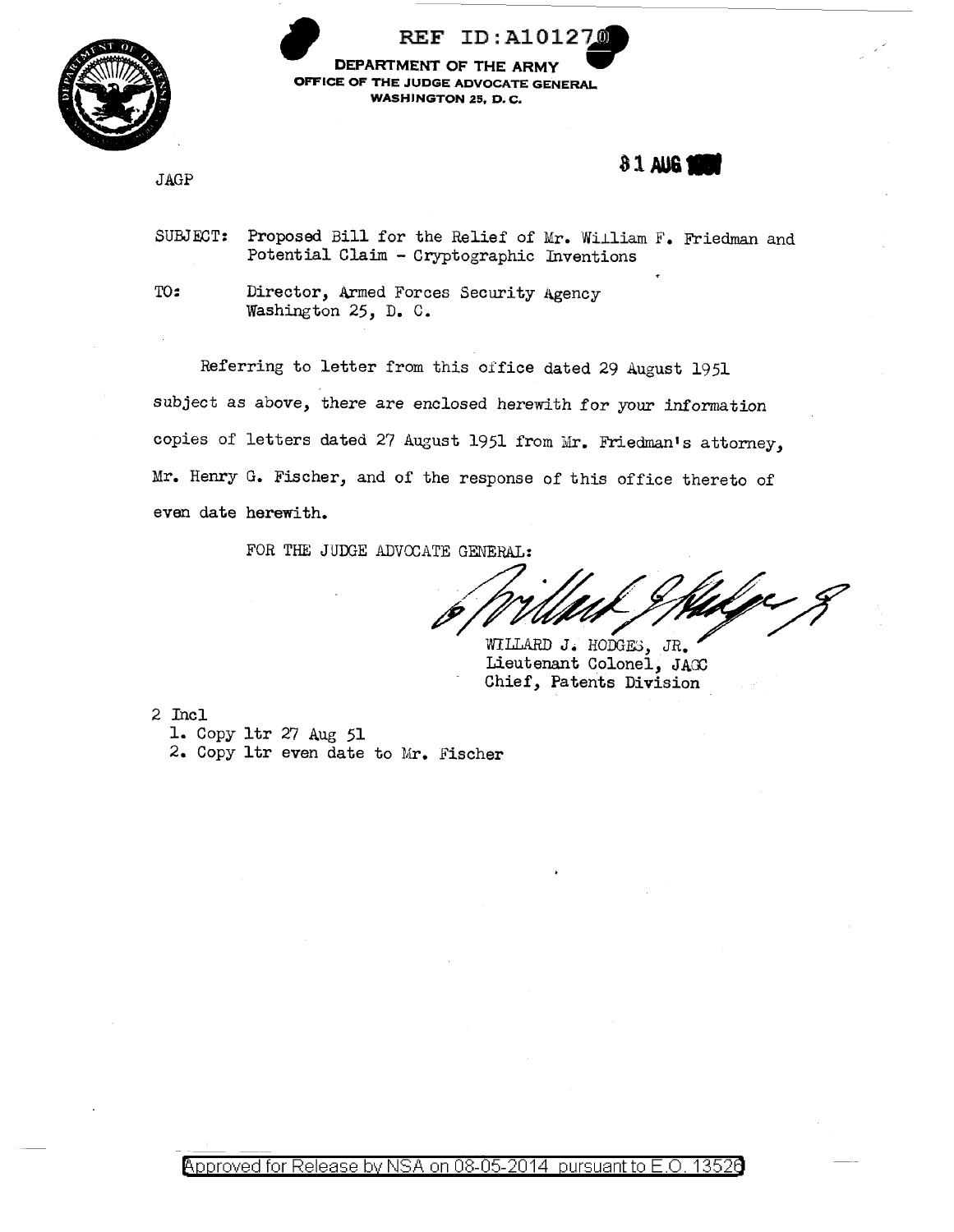REF ID:A101270

FISCHER, WILLIS AND PANZER

•' .. . ..

Washington 6, D. c.

COPY

August 27, 1951

Willard J. Hodges, Jr. Lieutenant Colonel, JAGC Chief, Patents Division Department of the Army The Pentagon Washington, D. c.

Re: Proposed Bill for the relief of Mr. William F. Friedman

Dear Colonel Hodges:

Thank you for your letter of August 9, 1951 concerning the proposed bill for the relief of Mr. William F. Friedman. In that letter you recite the course of our previous correspondence and conferences over the period of the last year and a half designed on our part to present the matter to the Department of Defense in full and to invite an expression of the Department as to whether it had any objection to the introduction of the bill to the Congress for consideration on its merits. As you know, we took this time and made this effort because the matter involved, in our view, important questions affecting the national interests. At the request of the Department, we submitted all the information available to us on the matter and we have no doubt that your letter is based upon full consideration of that information and all the information which is solely under the control of the Department. As we understand the substance of your letter, the Department does not desire to express its views on any phase of the proposed bill to us but will undertake to present a report based upon a full and complete consideration of all the facts and circumstances of that upon call from the interested committees of Congress when the bill is introduced.

We would like to take the opportunity here to correct an apparent misunderstanding as to the basis of the relief we seek. In your letter you state it as your impression that "Mr. Friedman's request for compensation as covered by the proposed bill is predicated upon the alleged damages suffered. . . with respect to such rights as he may still have in the inventions in question, as a result of the placement of the inventions under secrecy restrictions".

As a matter of fact, it is not Mr. Friedman's rights which are the primary basis of the request for relief; it is the equitable considerations in bis case (set out in our memorandum of August 21, 1950) on which the request is principally founded. As we said on pages  $8 - 10$  of that memorandum, we do believe that Mr. Friedman has such legal rights, but a monetary sum determined in accordance with any legal measure of damages could reach a magnitude far beyond the range and purpose of the relief we seek. Instead, as we pointed out, the figure of \$100,000 will be submitted to the Congress as a sum Mr. Friedman can reasonably request in the light of the equitable considerations here involved. ·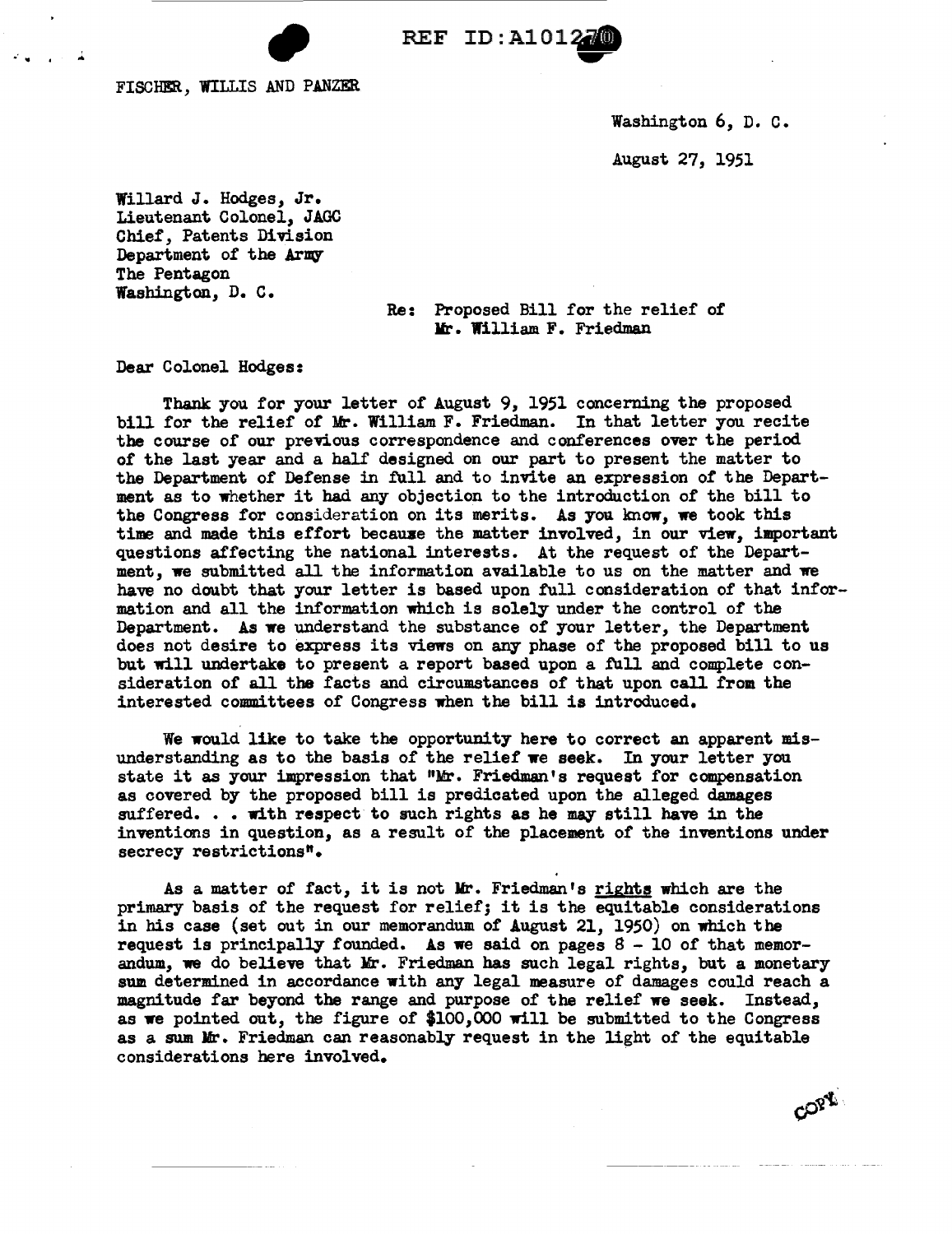

Colonel Willard J. Hodges, Jr. - August 27, 1951

The equitable considerations involved in this case are fully set out in the meaorandua. It is enough to restate here that Mr. Friedman devoted a lifetime to work which culminated in discoveries and inventions of incalculable value in the national interests. This work involved such responsibility, stress and secrecy, that it bas unfavorably affected his health, his personal life and his opportunities to engage elsewhere in his profession and has made his livelihood increasingly precarious. These and other equitable considerations spelled out in the memorandum form the fundamental basis of the request which will be made to the Congress for Mr. Friedman's relief.

We hope we have been more successful here than we have previously been, in spelling out the true nature of the relief being sought.

Sincerely yours,

(Signed) Henry G. Fischer

 $RGF/r1$